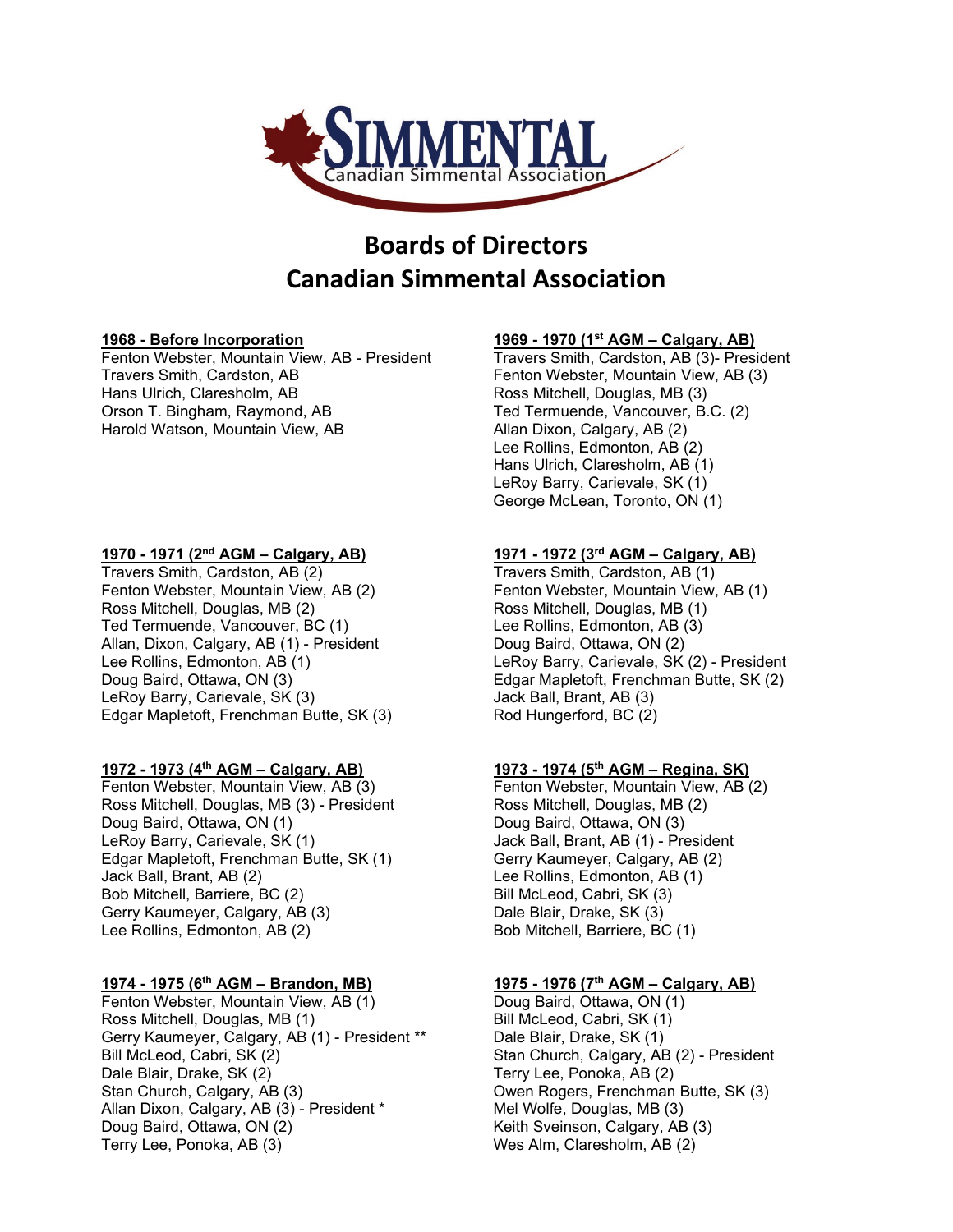## **1976 - 1977 (8th AGM – Toronto, ON) 1977 - 1978 (9th AGM – Regina, SK)**

Stan Church, Calgary, AB (1) - President **Owen Rogers, Frenchman Butte, SK (1)** Terry Lee, Ponoka, AB (1) Terry Lee, Ponoka, AB (1) Owen Rogers, Frenchman Butte, SK (2) Wes Alm, Claresholm, AB (3) Mel Wolfe, Douglas, MB (2) The Second Level of Pred Clarke, Puslinch, ON (2) Wes Alm, Claresholm, AB (1)  $\qquad \qquad$  Lloyd McIntyre, Whitewood, SK (2)<br>Fred Clarke, Puslinch, ON (3)  $\qquad \qquad$  John Draper, Brandon, MB (2) Fred Clarke, Puslinch, ON (3) <br>
Lloyd McIntyre, Whitewood, SK (3) Keith Sveinson, Calgary, AB (1 John Draper, Brandon, MB (3) Wayne Everett, Monte Creek BC (3) Keith Sveinson, Calgary, AB (2)  $\qquad \qquad$  Jim Shaw, Edmonton, AB (3)

## **1978 - 1979 (10th AGM – Edmonton, AB) 1979 - 1980 (11th AGM – Brandon, MB)**

Mel Wolfe, Douglas, MB (3) Mel Wolfe, Douglas, MB (2) Fred Clarke, Puslinch, ON (1) Bernie Clarkson, Harris, SK (3) Lloyd McIntyre, Whitewood, SK (1) Ron Gutscher, Elmwood, ON (3) John Draper, Brandon, MB (1) John Draper, Brandon, MB (3) Wayne Everett, Monte Creek, BC (2) Wes Alm, Claresholm, AB (1)<br>Jim Shaw, Edmonton, AB (2) - President Wayne Everett, Monte Creek, BC (1) Jim Shaw, Edmonton, AB (2) - President Earl Ballard, Hanley, SK (3) Sand American State Jim Shaw, Edmonton, AB (1) - President Jack Ball, Brant, AB (3) Earl Ballard, Hanley, SK (2) Wes Alm, Claresholm, AB (2)

## **1980 - 1981 (12th AGM – Vancouver, BC) 1981 - 1982 (13th AGM – Lloydminster, SK)**

Mel Wolfe, Douglas, MB (1) - President Mel Wolfe, Douglas, MB (3) - President Bernie Clarkson, Harris, SK (2) Bernie Clarkson, Harris, SK (1)<br>Ron Gutscher, Elmwood, ON (2) Ron Gutscher, Elmwood, ON (1 John Draper, Brandon, MB (2) John Draper, Brandon, MB (1) Earl Ballard, Hanley, SK (1) Cy Udell, Viscount, SK (3) Jack Ball, Brant, AB (1) Wes Alm, Claresholm, AB (2) Wes Alm, Claresholm, AB (3) Bruce Henry, Milo, AB (2) Bruce Henry, Milo, AB (3) Stan Grad, Airdrie, AB (2)

## **1982 - 1983 (14th AGM – Ottawa, ON) 1983 - 1984 (15th AGM – Calgary, AB)**

Mel Wolfe, Douglas, MB (2) Mel Wolfe, Douglas, MB (1) Wes Alm, Claresholm, AB (1) Wes Alm, Claresholm, AB (3) Bruce Henry, Milo, AB (1) The Ron Chase, Calgary, AB (3) Stan Grad, Airdrie, AB (1) Chuck Groeneveld, High River, AB (3) Ernie Ostrom, Marsden, SK (2) Ernie Ostrom, Marsden, SK (1) Florian Kirner, Langley, BC (3) Florian Kirner, Langley, BC (2) Peter McBirnie, Thorndale, ON (3)

Stan Church, Calgary, AB (3) - President John Draper, Brandon, MB (1) Brian Bouchard, Radville, SK (3)<br>Bill Small, Craven, SK (3) Bill Small, Craven, SK (2) Wes Alm, Claresholm, AB (2) Ron Chase, Calgary, AB (2) Ron Chase, Calgary, AB (1) Chuck Groeneveld, High River, AB (2) Chuck Groeneveld, High River, AB (1) Dick Stoddard, Waterloo, PQ (3) Dick Stoddard, Waterloo, PQ (2) Florian Kirner, Langley, BC (1) Reynold Scharf, Kanata, ON (3) Peter McBirnie, Thorndale, ON (1) The Ralph Whitfield, Souris, MB (3)

Keith Sveinson, Calgary, AB (1) - President

Ron Gutscher, Elmwood, ON (1) Ernie Ostrom, Marsden, SK (3)

John Draper, Brandon, MB (3) - President John Draper, Brandon, MB (2) - President Cy Udell, Viscount, SK (1) Cy Udell, Viscount, SK (1)

**1984 - 1985 (16th AGM- Brandon, MB) 1985 - 1986 (17th AGM – Regina, SK)** Bill Small, Craven, SK (2)<br>Wes Alm, Claresholm, AB (1)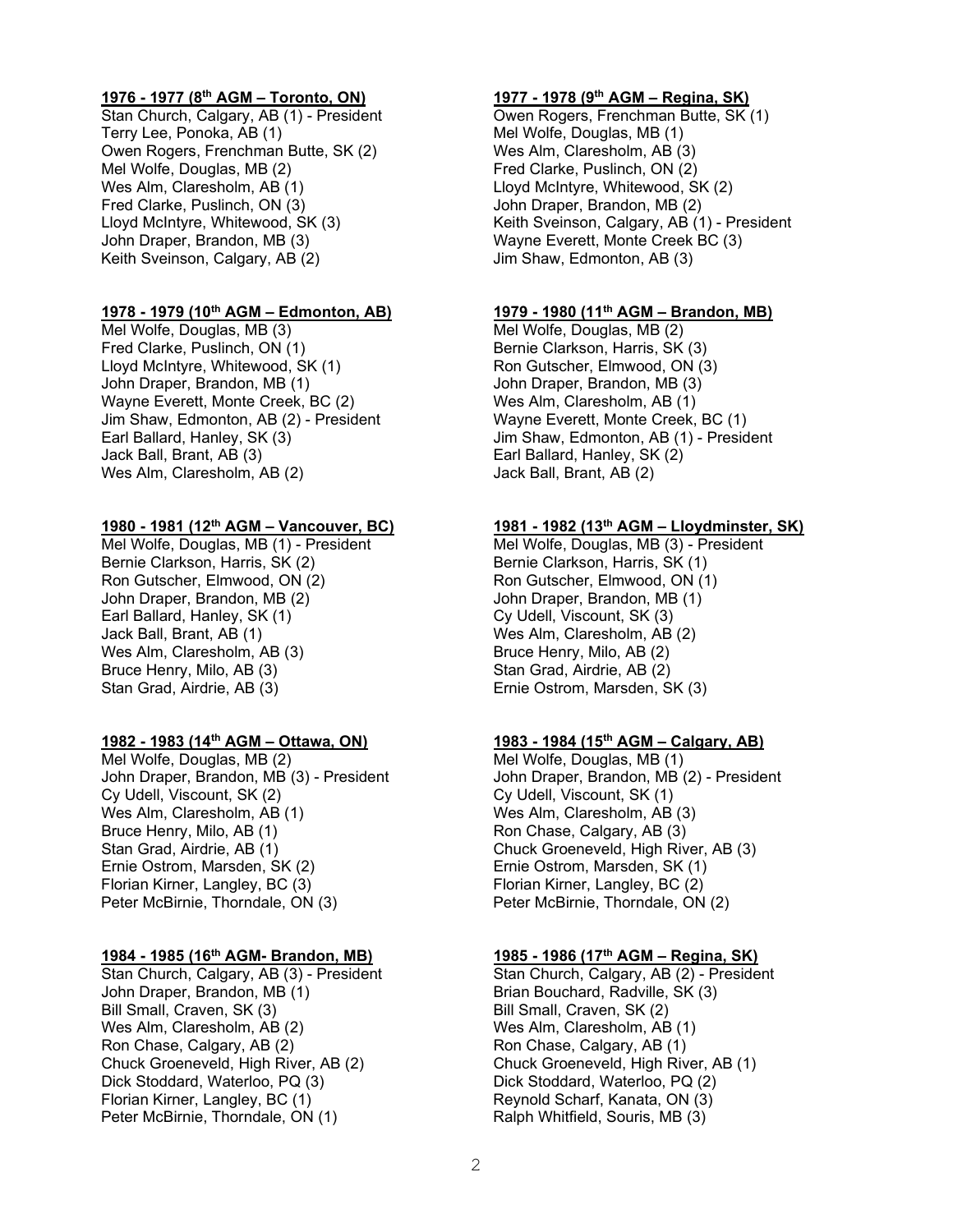Stan Church, Calgary, AB (1) Brian Bouchard, Radville, SK (2) Brian Bouchard, Radville, SK (1) Bill Small, Craven, SK (1) Bill Small, Craven, SK (3) - President Alex Graf, Delburne, AB (3) Alex Graf, Delburne, AB (2) Ron Chase, Calgary, AB (3) Ron Chase, Calgary, AB (2) John Watt, Langley, BC (3) John Watt, Langley, BC (2) Dick Stoddard, Waterloo, PQ (1) - President Reynold Scharf, Kanata, ON (2) Reynold Scharf, Kanata, ON (1) Ralph Whitfield, Souris, MB (2) Ralph Whitfield, Souris, MB (1)

# **1988 - 1989 (20th AGM – Toronto, ON) 1989 - 1990 (21st AGM – Regina, SK)**

Ralph Whitfield, Souris, MB (3) - President Milton McArthur, Craven, ON (3) Milton McArthur, Stayner, ON (2) Bill Small, Craven, SK (2) **Bill Small, Craven, SK (1)** Alex Graf, Delburne, AB (1) Alex Graf, Delburne, AB (3)<br>Ron Chase, Calgary, AB (1) Barry LaBatte, Gladmar, SK John Watt, Langley, BC (1)<br>Allan Preston, Hamiota, MB (2) Allan Preston, Hamiota, MB (1) Bill Balser, Moncton, NB (3) Bill Balser, Moncton, NB (2) Roger Deeg, Lyalta, AB (2) The Ralph Whitfield, Souris, MB (2)

# **1990 - 1991 (22nd AGM – Moncton, NB) 1991 - 1992 (23rd AGM – Brandon, MB)**

Milton McArthur, Stayner, ON (1) Barry Kedwell, Alton, ON (3) Michael Burns, King City, ON (3) Michael Burns, King City, ON (2)<br>Alex Graf, Delburne, AB (2) Alex Graf, Delburne, AB (1) Barry LaBatte, Gladmar, SK (2) The Roger Deeg, Lyalta, AB (2) Rick McIntyre, Whitewood, SK (2) Rick McIntyre, Whitewood, SK (1) Allan Preston, Hamiota, MB (3) Allan Preston, Hamiota, MB (2) Bill Balser, Moncton, NB (1) The Miles Glasman, Russell, MB (3) Ralph Whitfield, Souris, MB (1) Yves Gagnon, Cheneville, PQ (3)

Barry LaBatte, Gladmar, SK (3) - President Barry Kedwell, Alton, ON (2) The Michael Burns, King City, ON (3) Michael Burns, King City, ON (1) Tracy Graf, Delburne, AB, (3)<br>Ken Lewis, Spruce Grove, AB (3) The Barry LaBatte, Gladmar, SK (2) Ken Lewis, Spruce Grove, AB (3) Roger Deeg, Lyalta, AB (1) The Controller Controller Ken Lewis, Spruce Grove, AB (2) Ralph Taylor, Truro, NS (3) Ralph Taylor, Truro, NS (2) Allan Preston, Hamiota, MB (1) Miles Glasman, Russell, MB (1) Miles Glasman, Russell, MB (2) Yves Gagnon, Cheneville, PQ (1) Yves Gagnon, Cheneville, PQ (2) Barry Kedwell, Alton, ON (1)

Allan Preston, Hamiota, MB (2) Allan Preston, Hamiota, MB (1)<br>Tracy Graf, Delburne, AB (2) Allan Preston, Tracy Graf, Delburne, AB (1) Tracy Graf, Delburne, AB (2)<br>Barry Labatte, Gladmar, SK (1) Ken Lewis, Spruce Grove, AB (1) Ralph Taylor, Truro, NS (1) The Ralph Taylor, Truro, NS (3) Miles Glasman, Russell, MB (3) Miles Glasman, Russell, MB (2) Yves Gagnon, Cheneville, PQ (3) Yves Gagnon, Cheneville, PQ (2) Lionel Stilborn, Balcarres, SK (3) Ron Wooddisse, Palmerston, ON (3)

# **1986 - 1987 (18th AGM – Vancouver, BC) 1987 - 1988 (19th AGM – Edmonton, AB)**

Barry LaBatte, Gladmar, SK (3) Allan Preston, Hamiota, MB (1)

Barry LaBatte, Gladmar, SK (1) - President Alex Graf, Delburne, AB (1)

# **1992 - 1993 (24th AGM – Calgary, AB) 1993 - 1994 (25th AGM – Quebec, PQ)**

## **1994 - 1995 (26th AGM – Regina, SK) 1995 - 1996 (27th AGM – Toronto, ON)**

Michael Burns, King City, ON (2) - President Michael Burns, King City, ON – President (1)<br>Allan Preston, Hamiota, MB (2) Allan Preston, Hamiota, MB (1) Barry Labatte, Gladmar, SK (1)<br>Ken Lewis, Spruce Grove, AB (3) Lionel Stilborn, Balcarres, SK (2)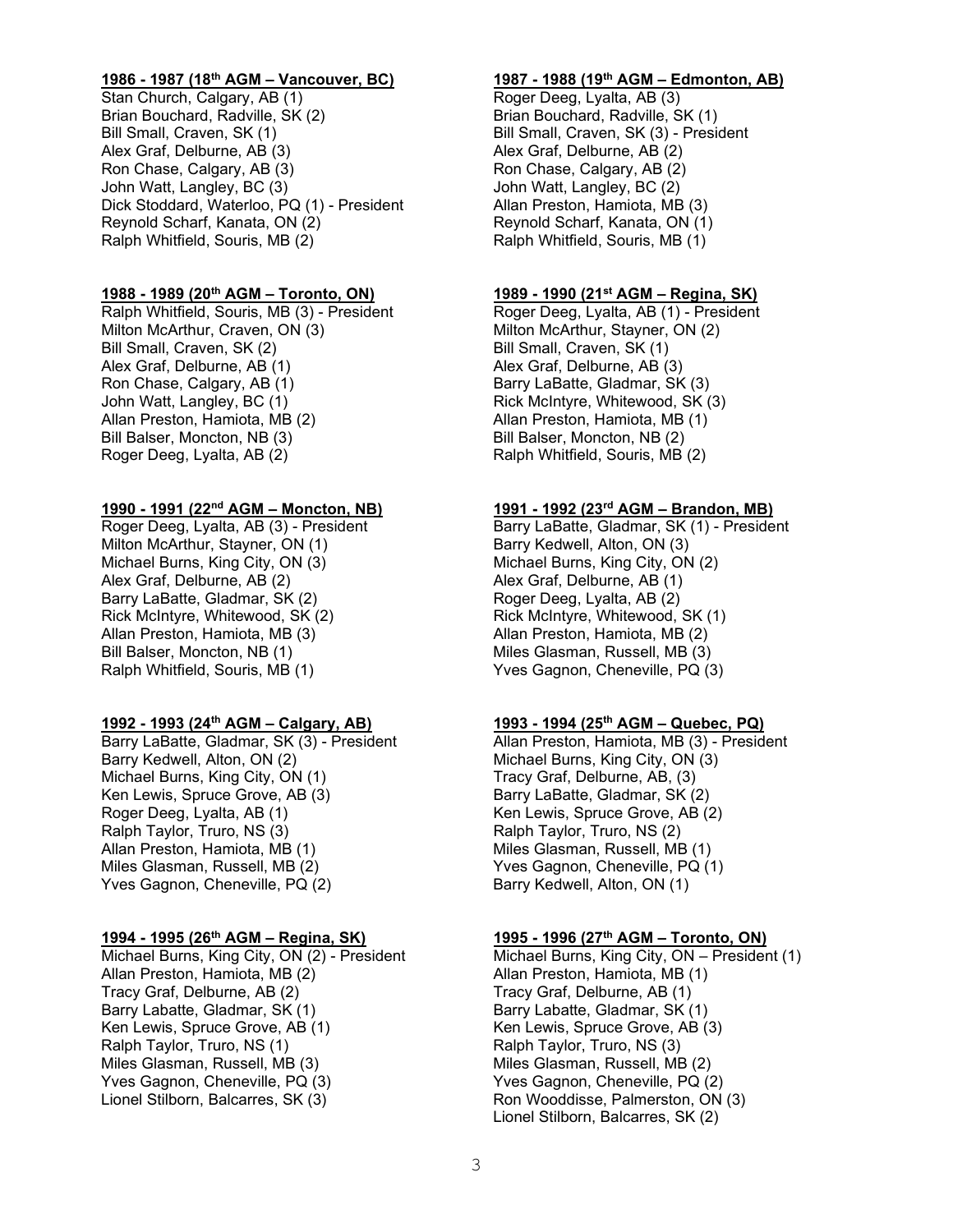## **1996 - 1997 (28th AGM – Edmonton, AB) 1997 - 1998 (29th AGM – Brandon, MB)**

Ken Lewis, Spruce Grove, AB (2) Yves Gagnon, Vinoy, PQ (3) Yves Gagnon, Vinoy, PQ (1) Tracy Graf, Red Deer, AB (2) Ron Wooddisse, Palmerston, ON (2) Ron Wooddisse, Palmerston, ON (1) Lionel Stilborn, Balcarres, SK (1)  $\overline{a}$  Kenneth J. Levy, St. Marys, ON (3)<br>Ralph Taylor, Truro, NS (2)  $\overline{a}$  Lionel Stilborn, Balcarres, SK (3) Tracy Graf, Red Deer, AB (3) Ralph Taylor, Truro, NS (1) John Buba, Spruce Grove, AB (3) John Buba, Spruce Grove, AB (2) Ian Mitchell, Barriere, BC (3) Ian Mitchell, Barriere, BC (2)

## **1998 – 1999 (30th AGM – Charlottetown, PEI) 1999 – 2000 (31st AGM – Sun Peaks, BC)**

Yves Gagnon, Vinoy, PQ (2) - President Tracy Graf, Edmonton, AB (3) - President Tracy Graf, Red Deer, AB (1) Ron Wooddisse, Palmerston, ON (2) Ron Wooddisse, Palmerston, ON (3) lan Mitchell, Barriere, BC (3)<br>Kenneth J. Levy, St. Marys, ON (2) Yves Gagnon, Vinoy, PQ (1) Kenneth J. Levy, St. Marys, ON (2) Lionel Stilborn, Balcarres, SK (2) <br>
John Buba, Spruce Grove, AB (1) And Stilborn, Balcarres, SK (1) John Buba, Spruce Grove, AB (1) Ian Mitchell, Barriere, BC (1) William MacLeod, Fredericton, NB (2) William MacLeod, Fredericton, NB (3) Brian McCarthy, Moosomin, SK (2)<br>Brian McCarthy, Moosomin, SK (3) Graham Kathol, Drayton Valley, AB

## **2000 – 2001 (32nd AGM – Lloydminster, SK) 2001 – 2002 (33rd AGM – Owen Sound, ON)**

Ron Wooddisse, Palmerston, ON (1) - President Ian Mitchell, Barriere, BC (1) - President Ian Mitchell, Barriere, BC (2) Brian McCarthy, Moosomin, SK (3)<br>Brian McCarthy, Moosomin, SK (1) Bruce Holmquist, Kinistino, SK (2) Brian McCarthy, Moosomin, SK (1) Tracy Graf, Edmonton, AB (2) Ross Small, Harriston, ON (2) Ross Small, Harriston, ON (3) Tracy Graf, Edmonton, AB (1) Bruce Holmquist, Kinistino, SK (3) William MacLeod, Fredericton, AB (3) William MacLeod, Fredericton, NB (1) Graham Kathol, Drayton Valley, AB (1) Graham Kathol, Drayton Valley, AB (2) Wayne Carson, Rossburn, MB (2) Wayne Carson, Rossburn, MB (3)

Bruce Holmquist, Kinistino, SK (1) Bruce Holmquist, Kinistino, SK (3)<br>Dr. Murray Jacobson, Shaughnessy, AB (3) Stewart Ainsworth, Mayerthorpe, AB (2) Dr. Murray Jacobson, Shaughnessy, AB (3) Ian Mitchell, Barrier, BC (1) Can Dan O'Brien, Greely, ON (1) Bill MacLeod, Fredericton, NB (1) Bill MacLeod, Fredericton, NB (3) Wayne Carson, Rossburn, MB (1) Wayne Carson, Rossburn, MB (3)<br>Stewart Ainsworth, Mayerthorpe, AB (3) Dr. Murray Jacobson, Shaughness Dan O'Brien, Greely, ON (2) Bonnie Glasman, Russell, MB (3) Robert Lind, Buck Creek, AB (3) Robert Lind, Buck Creek, AB (2)

Bruce Holmquist, Kinistino, SK – President (2) Dr. Murray Jacobson, Shaughnessy, AB (1) Dr. Murray Jacobson, Shaughnessy, AB (3)<br>Stewart Ainsworth, Mayerthorpe, AB (1) Stewart Ainsworth, Mayerthorpe, AB (3) Stewart Ainsworth, Mayerthorpe, AB (1)<br>Robert Lind, Buck Creek, AB (1) Bonnie Glasman, Russell, MB (2) Bonnie Glasman, Russell, MB (1) Wayne Carson, Rossburn, MB (2) Wayne Carson, Rossburn, MB (1) Dan O'Brien, Greely, ON (3) Dan O'Brien, Greely, ON (2) Dr. Everett Hall, Owen Sound, ON (3) Dr. Everett Hall, Owen Sound, ON (2) Bill MacLeod, Fredericton, NB (3) Bill MacLeod, Fredericton, NB (2)

Miles Glasman, Russell, MB (1) - President Ken Lewis, Spruce Grove, AB (1) - President Lionel Stilborn, Balcarres, SK (3)

Graham Kathol, Drayton Valley, AB (3)

## **2002 – 2003 (34th AGM – Olds, AB) 2003 – 2004 (35th AGM – Roblin, MB)**

Brian McCarthy, Moosomin, SK (2) - President Brian McCarthy, Moosomin, SK (1) - President Dr. Murray Jacobson, Shaughnessy, AB (2)

# **2004 – 2005 (36th AGM – Western Short, NS) 2005 – 2006 (37th AGM – Swift Current, SK)**

Rick McIntyre, Churchbridge, SK (3)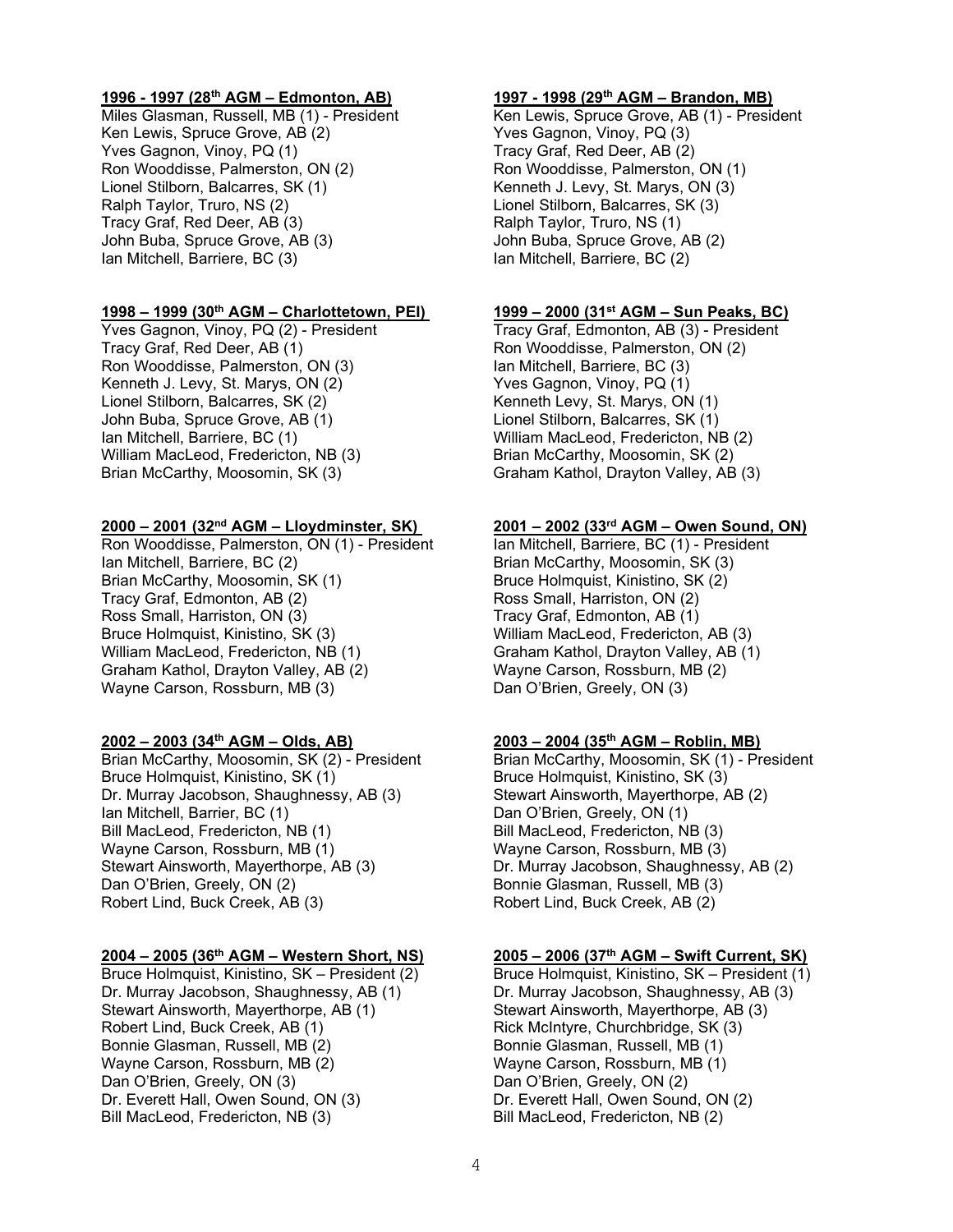Dr. Murray Jacobson, Shaughnessy, AB - President (2) Dr. Murray Jacobson, Shaughnessy, AB- President (1) Dr. Everett Hall, Owen Sound, ON (1) Dr. Everett Hall, Owen Sound, ON (3) Stewart Ainsworth, Mayerthorpe, AB (2) Rick McIntyre, Churchbridge, SK (1) Reanne Sanford, Quesnel, BC (3) Reanne Sanford, Quesnel, BC (2) Dan Skeels, Rimbey, AB (3) Stewart Ainsworth, Mayerthorpe, AB (1) Rick McIntyre, Churchbridge, SK (2) Dan Skeels, Rimbey, AB (2) Bonnie Glasman, Russell, MB (3) Bonnie Glasman, Russell, MB (2) Dan O'Brien, Greely, ON (1) Bill MacLeod, Fredericton, NB (1) Andrew Godfrey, Halifax, NB (3)

Rick McIntyre, Churchbridge, SK (3) Rick McIntyre, Churchbridge, SK (2) Dan Skeels, Rimbey, AB (1) Ron Nolan, Markdale,ON (1) Bonnie Glasman, Russell, MB (1) Don Lundberg, Eastend, SK (2)<br>Ron Nolan, Markdale, ON (2) Fraser Redpath, Mather, MB (2) Andrew Godfrey, Halifax, NB (2) John Sullivan, Kazabazua, PQ (3) Don Lundberg, Eastend, SK (3) Judy Sweet, Drayton Valley, AB (3) Fraser Redpath, Mather, MB (3)

## **2010 - 2011 (42nd AGM – Victoriaville, PQ) 2011 - 2012 (43rd AGM – Edmonton, AB)**

Rick McIntyre, Churchbridge, SK - President (1) Ron Nolan, Markdale, ON – President (2) Ron Nolan, Markdale, ON (3) Fraser Redpath, Mather, MB (3)<br>Fraser Redpath, Mather, MB (1) Randy Mader, Carstairs, AB (1) Fraser Redpath, Mather, MB (1) Don Lundberg, Eastend, SK (1) John Sullivan, Kazabazua, PQ (1) John Sullivan, Kazabazua, PQ (2) Judy Sweet, Drayton Valley, AB (1) Judy Sweet, Drayton Valley, AB (2) Kara Enright, Tweed, ON (2) Randy Mader, Carstairs, AB (2) Lacey Fisher, Amhurst, NS (2) Gary Rairdan, Del Bonita, AB (3) Deanne Young, Breton, AB (3) Lacey Fisher, Amhurst, NS (3) The Realty Ashworth, Oungre, SK (3)

Fraser Redpath, Mather, MB (2) Kelly Ashworth, Oungre, SK (1)<br>Randy Mader, Carstairs, AB (3) Kandy Mader, Carstairs, AB (2) John Sullivan, Kazabazua, PQ (3) John Sullivan, Kazabazua, PQ (2) Kara Enright, Tweed, ON (1) Deanne Young, Breton, AB (1) Lacey Fisher, Amhurst, NS (1) Nes Mack, Estevan, SN (2) Deanne Young, Breton, AB (2) Lacey Fisher, Amhurst, NS (3) Kelly Ashworth, Oungre, SK (2) Channel David Milliner, Dundalk, ON (3)

Kelly Ashworth, Oungre, SK – President (3) Randy Mader, Carstairs, AB (1) David Milliner, Dundalk, ON (1) John Sullivan, Kazabazua, PQ (1) Lee McMillen, Carievale, SK (2) Wes Mack, Estevan, SN (1) The Maureen Mappin-Smith, Byemoor, AB (1) Lacey Fisher, Amhurst, NS (2) Kelly Ashworth, Ounrge, SK (2) David Milliner, Dundalk, ON (2) **Blair McRae, Brandon, MB (2)** Blair McRae, Brandon, MB (2) Maureen Mappin-Smith, Byemoor, AB (2) Garth Rancier, Killam, AB (3) Blair McRae, Brandon, MB (3) Dan Skeels, Rimbey, AB (3) Lee McMillen, Carievale, SK (3) Francis Gagnon, Cheneville, QC (3)

## **2006 – 2007 (38th AGM – Regina, SK) 2007 – 2008 (39th AGM – Metcalfe, ON)**

## **2008 - 2009 (40th AGM – Regina, SK) 2009 – 2010 (41st AGM – Sun Peaks, BC)**

Dr. Everett Hall, Owen Sound, ON – President (2) Dr. Everett Hall, Owen Sound, ON - President (1) Andrew Godfrey, Ottawa, ON (1)) Fraser Redpath, Mather, MB (2)

## **2012 - 2013 (44th AGM – Truro, NS) 2013 - 2014 (45th AGM – Calgary, AB)**

Ron Nolan, Markdale, ON – President (1) Fraser Redpath, Mather, MB – President (1) Randy Mader, Carstairs, AB (2) Wes Mack, Estevan, SN (3) Maureen Mappin-Smith, Byemoor, AB (3)

**2014 - 2015 (46th AGM – Onanole, MB) 2015 - 2016 (47th AGM – Lindsay, ON)**